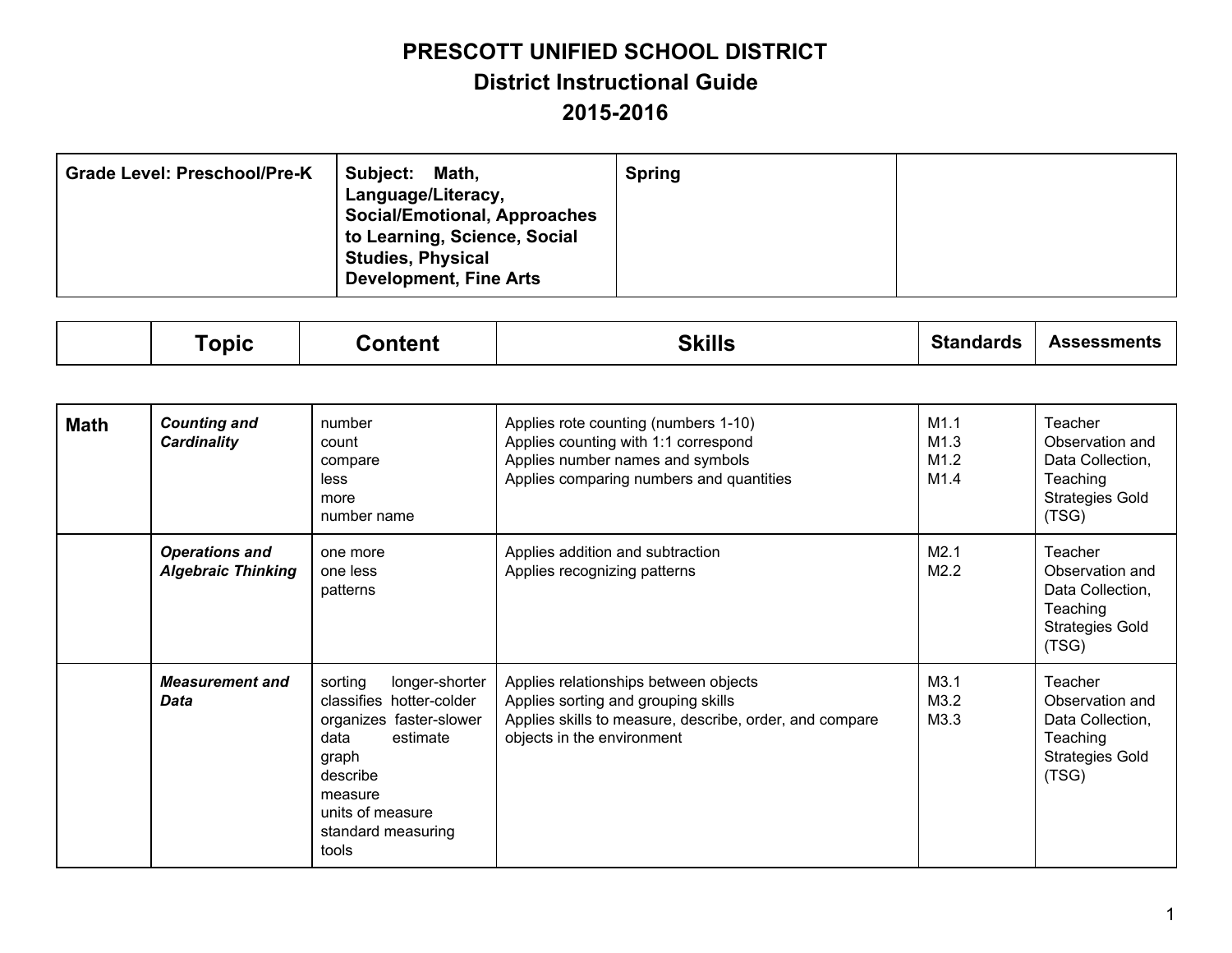| <b>Grade Level: Preschool/Pre-K</b><br><b>Subject:</b> | Math,<br>Language/Literacy,<br><b>Social/Emotional, Approaches</b><br>to Learning, Science, Social<br><b>Studies, Physical</b><br><b>Development, Fine Arts</b> | <b>Spring</b> |  |
|--------------------------------------------------------|-----------------------------------------------------------------------------------------------------------------------------------------------------------------|---------------|--|
|--------------------------------------------------------|-----------------------------------------------------------------------------------------------------------------------------------------------------------------|---------------|--|

|          | <b>Topic</b>      | <b>Content</b>                                                                                                                                    | <b>Skills</b>                                                                                                                                                          | <b>Standards</b>        | <b>Assessments</b>                                                                            |
|----------|-------------------|---------------------------------------------------------------------------------------------------------------------------------------------------|------------------------------------------------------------------------------------------------------------------------------------------------------------------------|-------------------------|-----------------------------------------------------------------------------------------------|
|          | <b>Geometry</b>   | between<br>heart<br>inside<br>pentagon<br>under<br>hexagon<br>above<br>behind                                                                     | Applies positional terms<br>Recognizes and describes common two and three<br>dimensional shapes.                                                                       | M4.1<br>M4.2            | Teacher<br>Observation and<br>Data Collection,<br>Teaching<br><b>Strategies Gold</b><br>(TSG) |
| Language | <b>Receptive</b>  | 1 and 2 step directions<br>active engagement<br>listening<br>focused attention<br>sequencing<br>rhymes<br>fingerplays<br>conversations<br>stories | Applies understanding of directions, stories, and<br>conversations<br>Participates in rhymes, fingerplays, dialog, and stories                                         | LL1.1<br>LL1.1          | Teacher<br>Observation and<br>Data Collection,<br>Teaching<br><b>Strategies Gold</b><br>(TSG) |
|          | <b>Expressive</b> | observation<br>engage<br>idea<br>conversation<br>experience<br>question<br>problem-solve<br>feelings<br>reason<br>predict<br>eye contact          | Applies verbal and nonverbal communication skills for a<br>variety of purposes<br>Participates in rhymes, fingerplays, dialog, and stories<br>Makes relevant responses | LL1.2<br>LL1.1<br>LL1.2 | Teacher<br>Observation and<br>Data Collection,<br>Teaching<br><b>Strategies Gold</b><br>(TSG) |
|          | <b>Vocabulary</b> | listen<br>engage                                                                                                                                  | Understands and uses increasingly complex vocabulary in                                                                                                                | LL1.3                   | Teacher                                                                                       |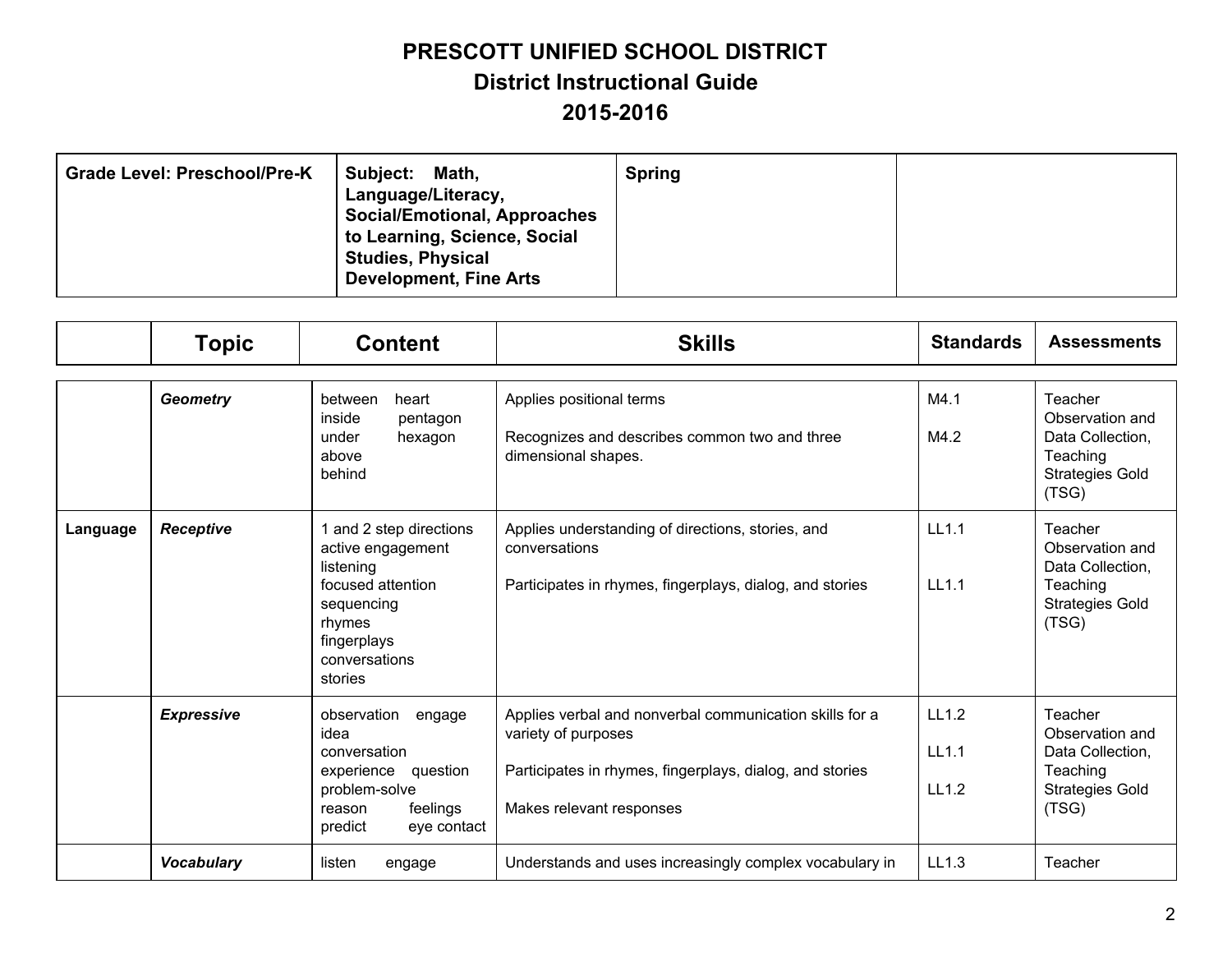| <b>Grade Level: Preschool/Pre-K</b><br>Subject:<br>Math,<br>Language/Literacy,<br><b>Social/Emotional, Approaches</b><br>to Learning, Science, Social<br><b>Studies, Physical</b><br><b>Development, Fine Arts</b> | <b>Spring</b> |  |
|--------------------------------------------------------------------------------------------------------------------------------------------------------------------------------------------------------------------|---------------|--|
|--------------------------------------------------------------------------------------------------------------------------------------------------------------------------------------------------------------------|---------------|--|

|                      | <b>Topic</b>                            | <b>Content</b>                                                                                                            | <b>Skills</b>                                                                                                                                                                       | <b>Standards</b>        | <b>Assessments</b>                                                                            |
|----------------------|-----------------------------------------|---------------------------------------------------------------------------------------------------------------------------|-------------------------------------------------------------------------------------------------------------------------------------------------------------------------------------|-------------------------|-----------------------------------------------------------------------------------------------|
|                      |                                         | talk<br>relate<br>rhymes<br>read<br>share<br>songs<br>category labels<br>describing words<br>position and direction       | daily routines, activities and play<br>Uses familiar language and experiments with language in<br>different settings                                                                | LL1.3                   | Observation and<br>Data Collection,<br>Teaching<br><b>Strategies Gold</b><br>(TSG)            |
| Emergent<br>Literacy | Concepts of Print                       | words<br>signs<br>symbols names<br>labels<br>information<br>letters<br>speaking                                           | Understands that print carries messages<br>Understands connections between written and spoken<br>words<br>Discovers that reading and writing are ways to communicate<br>information | LL2.1<br>LL2.1<br>LL2.1 | Teacher<br>Observation and<br>Data Collection,<br>Teaching<br><b>Strategies Gold</b><br>(TSG) |
|                      | <b>Book Handling</b><br><b>Skills</b>   | <b>book</b><br>cover<br>directionality pages<br>beginning<br>text<br>orientation<br>end<br>title<br>author<br>illustrator | Demonstrates how to handle books appropriately and with<br>care.<br>Understands left to right and top to bottom                                                                     | LL2.2<br>LL2.2          | Teacher<br>Observation and<br>Data Collection,<br>Teaching<br><b>Strategies Gold</b><br>(TSG) |
|                      | <b>Phonological</b><br><b>Awareness</b> | rhyming<br>same sounds<br>types of sounds (ex:                                                                            | Understands that language can be broken in words,<br>syllables, and smaller units of sound                                                                                          | LL2.3                   | Teacher<br>Observation and<br>Data Collection,                                                |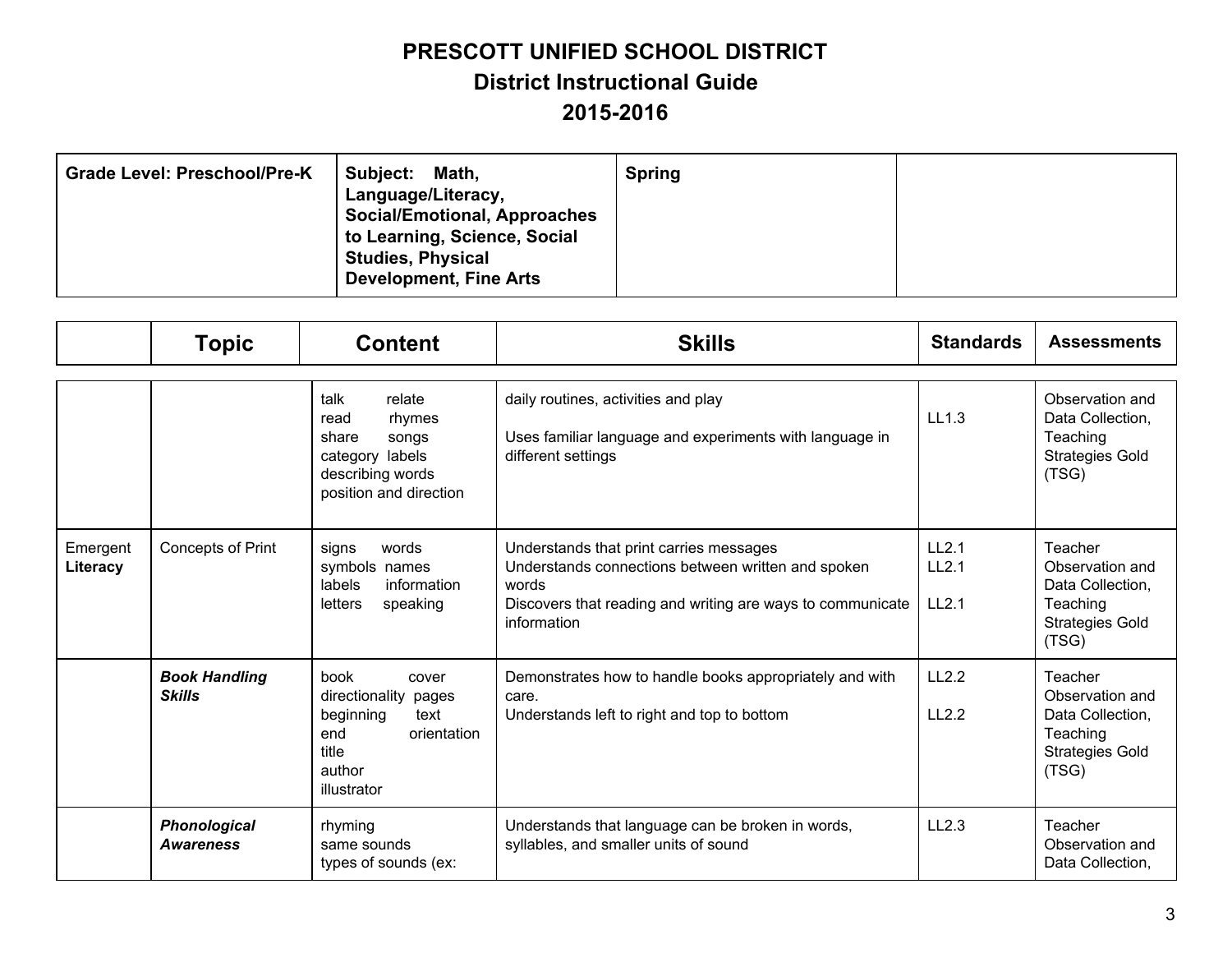| <b>Grade Level: Preschool/Pre-K</b> | Subject:<br>Math,<br>Language/Literacy,<br><b>Social/Emotional, Approaches</b><br>to Learning, Science, Social<br><b>Studies, Physical</b><br><b>Development, Fine Arts</b> | <b>Spring</b> |  |
|-------------------------------------|-----------------------------------------------------------------------------------------------------------------------------------------------------------------------------|---------------|--|
|-------------------------------------|-----------------------------------------------------------------------------------------------------------------------------------------------------------------------------|---------------|--|

| <b>Topic</b>                                                        | <b>Content</b>                                                                                                                                                                   | <b>Skills</b>                                                                                                                                        | <b>Standards</b>        | <b>Assessments</b>                                                                            |
|---------------------------------------------------------------------|----------------------------------------------------------------------------------------------------------------------------------------------------------------------------------|------------------------------------------------------------------------------------------------------------------------------------------------------|-------------------------|-----------------------------------------------------------------------------------------------|
|                                                                     | animal, environmental)                                                                                                                                                           |                                                                                                                                                      |                         | Teaching<br><b>Strategies Gold</b><br>(TSG)                                                   |
| <b>Alphabet</b><br>Knowledge                                        | letter<br>name<br>matching<br>sounds<br>recognize                                                                                                                                | Demonstrates knowledge of the alphabet<br>Identifies some letters in their name<br>Recognizes letters in their environment                           | LL2.4<br>LL2.4<br>LL2.4 | Teacher<br>Observation and<br>Data Collection,<br>Teaching<br><b>Strategies Gold</b><br>(TSG) |
| Comprehension                                                       | characters details<br>events<br>connections<br>who<br>predictions<br>what<br>opinions<br>fiction<br>where<br>retelling<br>nonfiction<br>topic<br>sequence<br>repetition<br>rhyme | Understands written text through language and reading<br>Develops an interest in books and other printed material                                    | LL2.5<br>LL2.5          | Teacher<br>Observation and<br>Data Collection,<br>Teaching<br><b>Strategies Gold</b><br>(TSG) |
| Early writing,<br>writing processes,<br>and writing<br>applications | drawing<br>scribbles<br>letters<br>coloring<br>stories<br>paint<br>tools<br>print<br>name<br>pictures                                                                            | Uses writing materials to communicate ideas<br>Dictates thoughts, ideas and stories with adults<br>Uses emergent writing skills to communicate ideas | LL3.1<br>LL3.1<br>LL3.1 | Teacher<br>Observation and<br>Data Collection,<br>Teaching<br><b>Strategies Gold</b><br>(TSG) |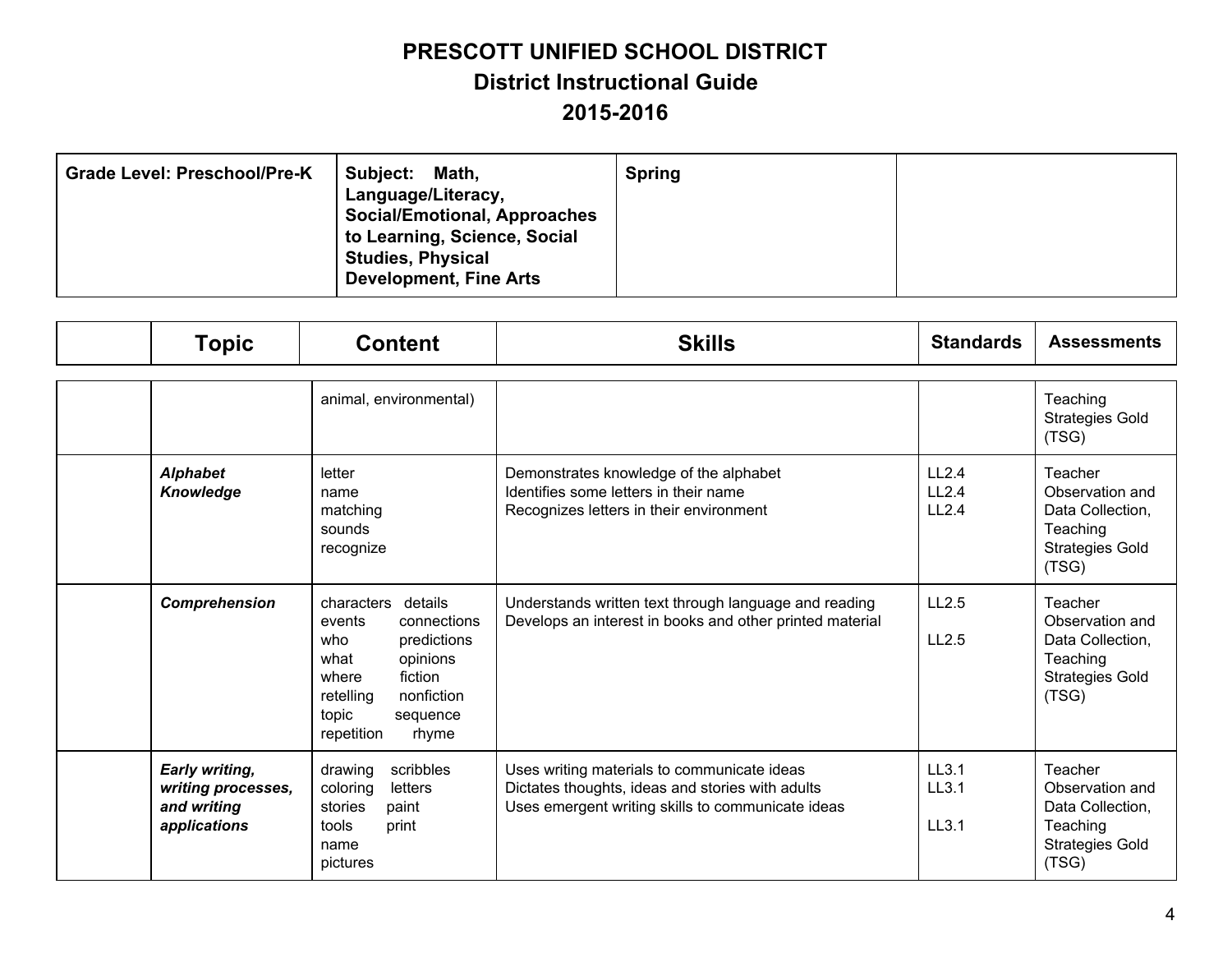| <b>Grade Level: Preschool/Pre-K</b> | Subject:<br>Math,<br>Language/Literacy,<br><b>Social/Emotional, Approaches</b><br>to Learning, Science, Social<br><b>Studies, Physical</b><br><b>Development, Fine Arts</b> | <b>Spring</b> |  |
|-------------------------------------|-----------------------------------------------------------------------------------------------------------------------------------------------------------------------------|---------------|--|
|-------------------------------------|-----------------------------------------------------------------------------------------------------------------------------------------------------------------------------|---------------|--|

|                                   | <b>Topic</b>                                       | <b>Content</b>                                                                                                                     | <b>Skills</b>                                                                                                                                                               | <b>Standards</b>                             | <b>Assessments</b>                                                                            |
|-----------------------------------|----------------------------------------------------|------------------------------------------------------------------------------------------------------------------------------------|-----------------------------------------------------------------------------------------------------------------------------------------------------------------------------|----------------------------------------------|-----------------------------------------------------------------------------------------------|
| <b>Social</b><br><b>Emotional</b> | <b>Self-Awareness</b>                              | personal identity<br>self-esteem<br>characteristics<br>individual<br>unique<br>personal preferences<br>similarities<br>differences | Demonstrates an awareness of his or her self<br>Recognizes characteristics that make them unique as<br>individuals                                                          | <b>SE1.1</b><br>SE1.1                        | Teacher<br>Observation and<br>Data Collection,<br>Teaching<br><b>Strategies Gold</b><br>(TSG) |
|                                   | <b>Recognizes and</b><br><b>Expresses Feelings</b> | emotions<br>expressions<br>interactions<br>empathy                                                                                 | Recognizes and expresses feelings of self and others<br>Associates emotions with words, facial expressions and<br>body language                                             | <b>SE1.2</b><br><b>SE1.2</b>                 | Teacher<br>Observation and<br>Data Collection,<br>Teaching<br><b>Strategies Gold</b><br>(TSG) |
|                                   | Self-Regulation                                    | self-control<br>expectations<br>transitions                                                                                        | Manages the expression of feelings, thoughts, impulses and<br>behaviors<br>Uses appropriate words and actions<br>Manages transitions, daily routines, and unexpected events | <b>SE1.3</b><br><b>SE1.3</b><br><b>SE1.3</b> | Teacher<br>Observation and<br>Data Collection,<br>Teaching<br><b>Strategies Gold</b><br>(TSG) |
|                                   | <b>Attachment</b>                                  | expression<br>affection<br>security                                                                                                | Engages in and maintains healthy positive relationships<br>Separates from familiar adult                                                                                    | <b>SE2.1</b><br><b>SE2.1</b>                 | Teacher<br>Observation and<br>Data Collection,                                                |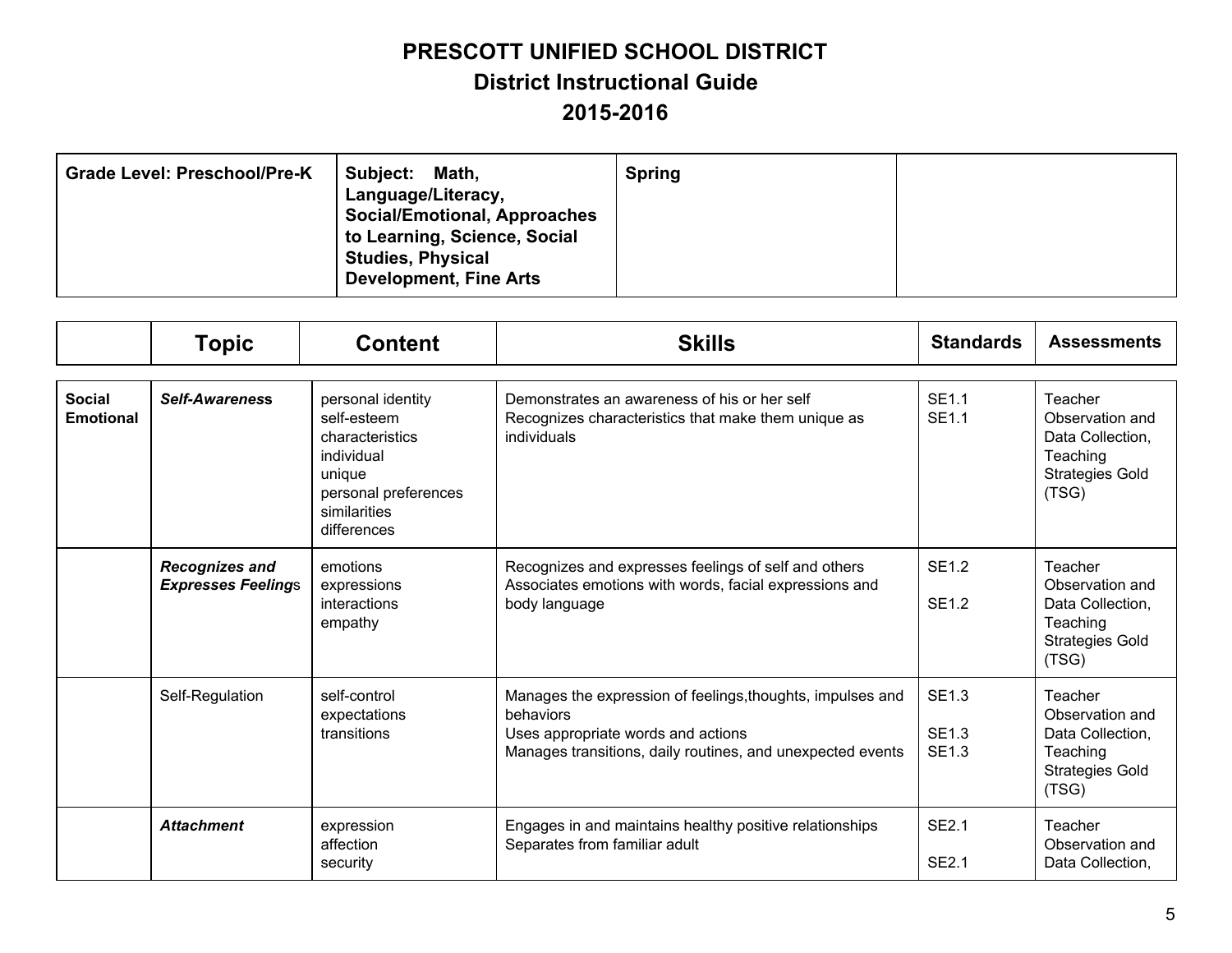| <b>Grade Level: Preschool/Pre-K</b><br>Subject:<br>Math,<br>Language/Literacy,<br><b>Social/Emotional, Approaches</b><br>to Learning, Science, Social<br><b>Studies, Physical</b><br><b>Development, Fine Arts</b> | <b>Spring</b> |  |
|--------------------------------------------------------------------------------------------------------------------------------------------------------------------------------------------------------------------|---------------|--|
|--------------------------------------------------------------------------------------------------------------------------------------------------------------------------------------------------------------------|---------------|--|

|                               | <b>Topic</b>               | <b>Content</b>                                                               | <b>Skills</b>                                                                                                                   | <b>Standards</b>             | <b>Assessments</b>                                                                            |
|-------------------------------|----------------------------|------------------------------------------------------------------------------|---------------------------------------------------------------------------------------------------------------------------------|------------------------------|-----------------------------------------------------------------------------------------------|
|                               |                            | separation<br>support<br>engage                                              |                                                                                                                                 |                              | Teaching<br><b>Strategies Gold</b><br>(TSG)                                                   |
|                               | <b>Social Interactions</b> | balance<br>sharing<br>interactions<br>understanding<br>initiates<br>positive | Interacts with peers and adults balancing their needs with<br>those of others<br>Demonstrates positive ways to resolve conflict | SE2.2<br><b>SE2.2</b>        | Teacher<br>Observation and<br>Data Collection,<br>Teaching<br><b>Strategies Gold</b><br>(TSG) |
|                               | <b>Respect</b>             | limits<br>boundaries<br>ownership<br>consequences<br>social interactions     | Acknowledges the rights and property of self and others<br>Shows respect for learning materials in the learning<br>environment  | <b>SE2.3</b><br><b>SE2.3</b> | Teacher<br>Observation and<br>Data Collection,<br>Teaching<br><b>Strategies Gold</b><br>(TSG) |
| Approach<br>es to<br>Learning | <b>Initiative</b>          | self-direction<br>routines<br>imagination<br>seeks interaction               | Exhibits independence and self control over their choices<br>Exhibits cognitive flexibility, imagination, and inventiveness     | AL <sub>1.1</sub><br>AL1.1   | Teacher<br>Observation and<br>Data Collection,<br>Teaching<br><b>Strategies Gold</b><br>(TSG) |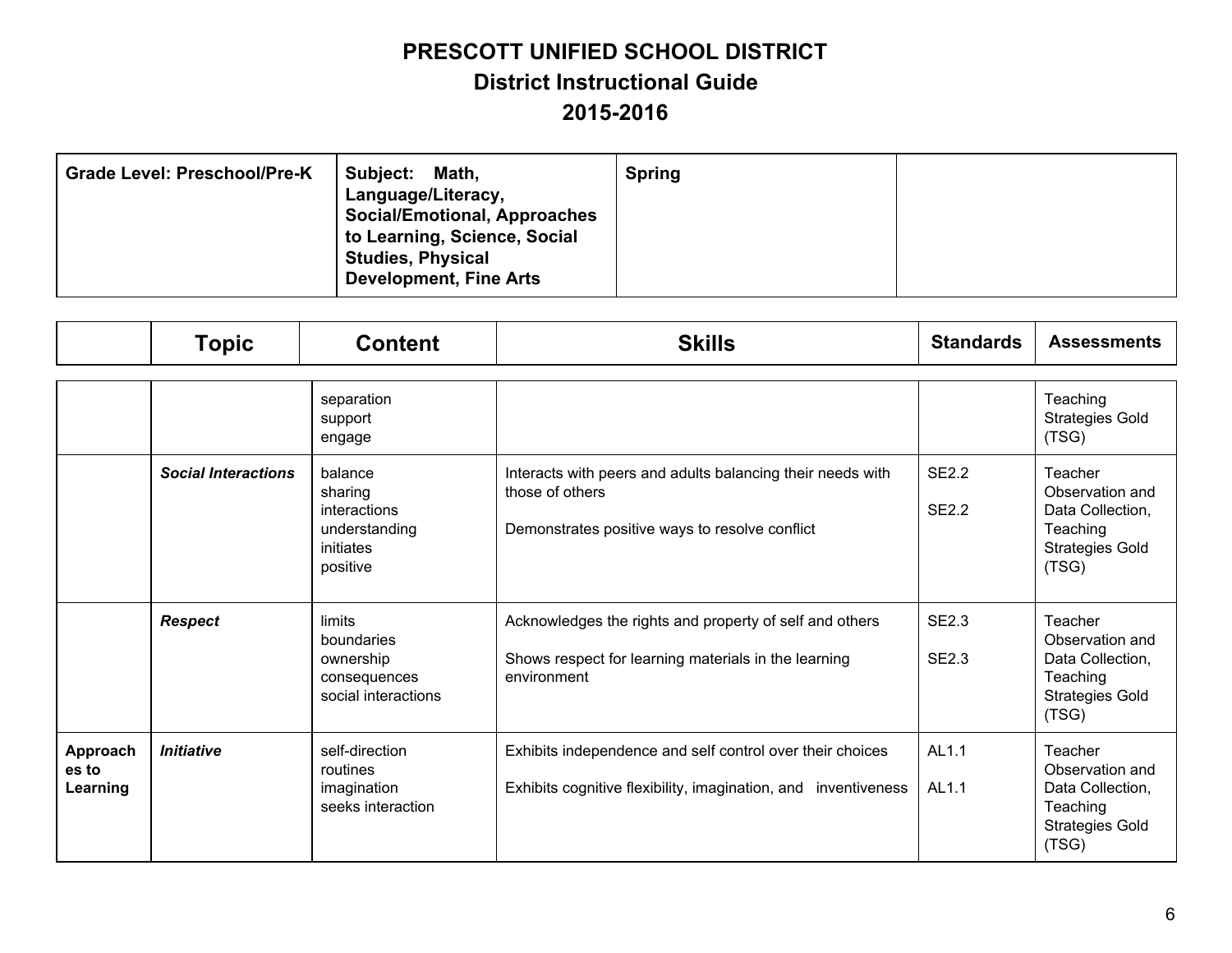| <b>Grade Level: Preschool/Pre-K</b> | Subject:<br>Math,<br>Language/Literacy,<br><b>Social/Emotional, Approaches</b><br>to Learning, Science, Social<br><b>Studies, Physical</b><br><b>Development, Fine Arts</b> | <b>Spring</b> |  |
|-------------------------------------|-----------------------------------------------------------------------------------------------------------------------------------------------------------------------------|---------------|--|
|-------------------------------------|-----------------------------------------------------------------------------------------------------------------------------------------------------------------------------|---------------|--|

| <b>Topic</b>         | <b>Content</b>                                                                                                 | <b>Skills</b>                                                                                                                            | <b>Standards</b> | <b>Assessments</b>                                                                            |
|----------------------|----------------------------------------------------------------------------------------------------------------|------------------------------------------------------------------------------------------------------------------------------------------|------------------|-----------------------------------------------------------------------------------------------|
| <b>Curiosity</b>     | expression of interest in<br>others<br>new experiences<br>questions<br>information<br>discovering<br>knowledge | Demonstrates eagerness to learn about and discuss a<br>range of topics, ideas, and activities<br>Explores answers to their own questions | AL1.2<br>AL1.2   | Teacher<br>Observation and<br>Data Collection,<br>Teaching<br><b>Strategies Gold</b><br>(TSG) |
| <b>Attentiveness</b> | attention<br>focus<br>interruptions<br>distractions<br>waiting<br>returning to activities<br>concentration     | Focuses on an activity despite distractions                                                                                              | AL2.1            | Teacher<br>Observation and<br>Data Collection,<br>Teaching<br><b>Strategies Gold</b><br>(TSG) |
| <b>Persistence</b>   | challenge<br>frustration<br>success<br>disappointment<br>goals                                                 | Maintains and sustains a challenging task                                                                                                | AL2.2            | Teacher<br>Observation and<br>Data Collection,<br>Teaching<br><b>Strategies Gold</b>          |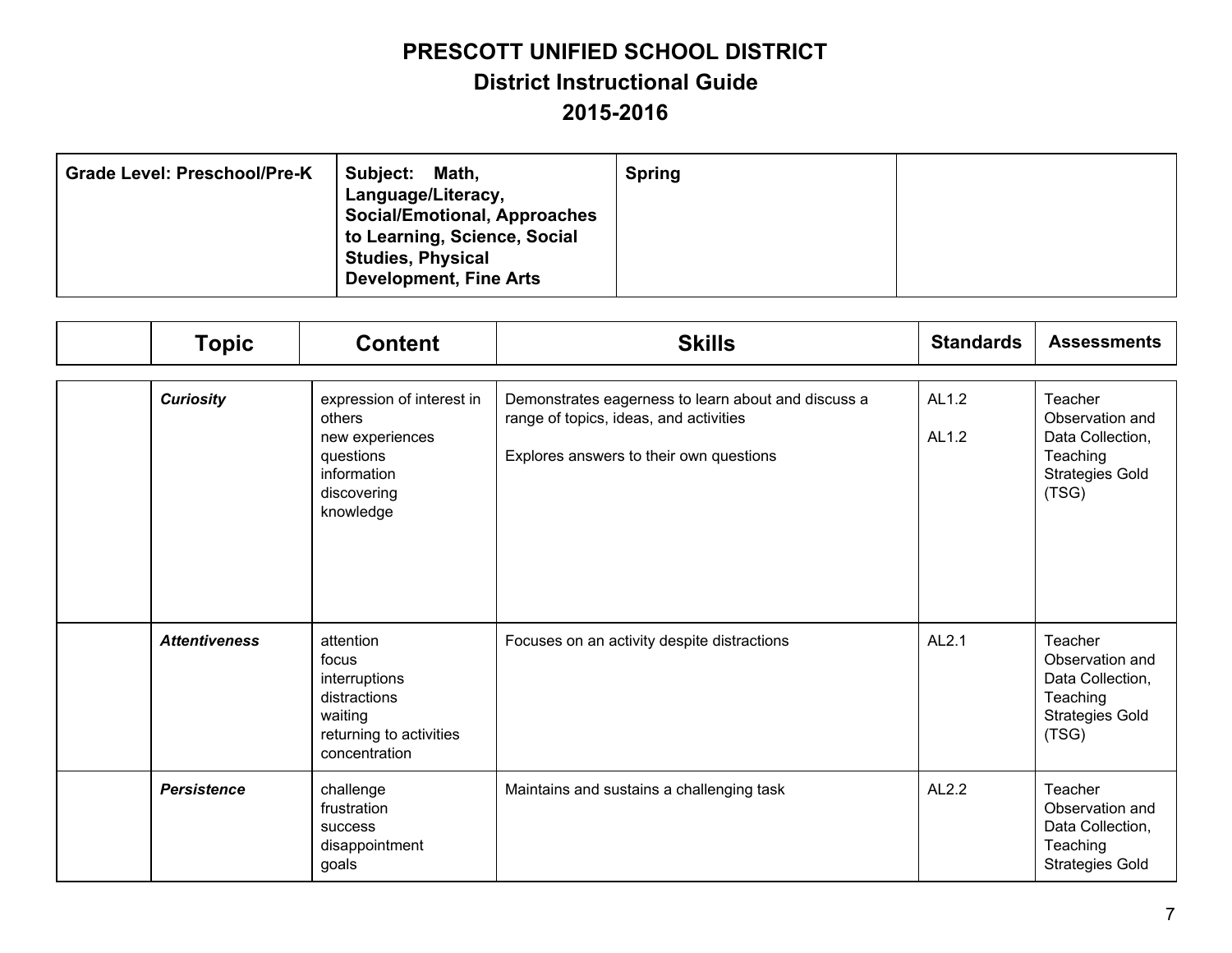| Subject:<br><b>Grade Level: Preschool/Pre-K</b><br>Math,<br>Language/Literacy,<br><b>Social/Emotional, Approaches</b><br>to Learning, Science, Social<br><b>Studies, Physical</b><br><b>Development, Fine Arts</b> | <b>Spring</b> |  |
|--------------------------------------------------------------------------------------------------------------------------------------------------------------------------------------------------------------------|---------------|--|
|--------------------------------------------------------------------------------------------------------------------------------------------------------------------------------------------------------------------|---------------|--|

| <b>Topic</b>           | <b>Content</b>                                                                              | <b>Skills</b>                                                                                      | <b>Standards</b> | <b>Assessments</b>                                                                            |
|------------------------|---------------------------------------------------------------------------------------------|----------------------------------------------------------------------------------------------------|------------------|-----------------------------------------------------------------------------------------------|
|                        | plans<br>engage                                                                             |                                                                                                    |                  | (TSG)                                                                                         |
| <b>Confidence</b>      | ideas<br>choices<br>opinions<br>risk                                                        | Feels positive about themselves and their ability to do things<br>and adapt to changing situations | AL3.1            | Teacher<br>Observation and<br>Data Collection,<br>Teaching<br><b>Strategies Gold</b><br>(TSG) |
| <b>Creativity</b>      | imagination<br>expression<br>perspective<br>elaborate<br>appreciate<br>humor<br>ideas       | Demonstrates their own unique way of seeing the world                                              | AL4.1            | Teacher<br>Observation and<br>Data Collection,<br>Teaching<br><b>Strategies Gold</b><br>(TSG) |
| <b>Reasoning</b>       | opinion<br>prior knowledge<br>information<br>cause and effect<br>relationships<br>knowledge | Uses information to form judgements and make decisions                                             | AL5.1            | Teacher<br>Observation and<br>Data Collection,<br>Teaching<br><b>Strategies Gold</b><br>(TSG) |
| <b>Problem-Solving</b> |                                                                                             | Begins to demonstrate the ability to seek solutions to                                             | AL5.2            | Teacher                                                                                       |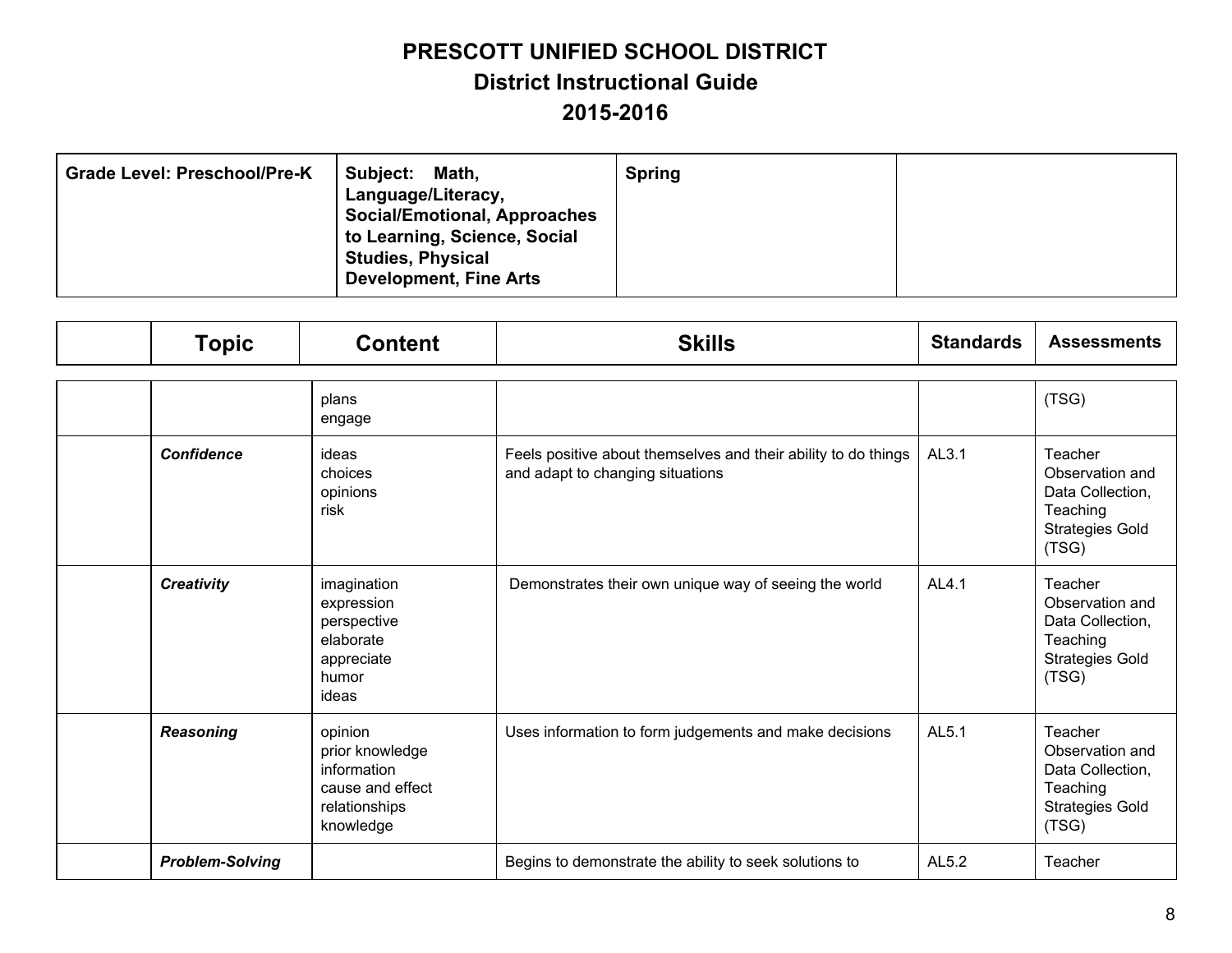| <b>Grade Level: Preschool/Pre-K</b> | Subject:<br>Math,<br>Language/Literacy,<br><b>Social/Emotional, Approaches</b><br>to Learning, Science, Social<br><b>Studies, Physical</b><br><b>Development, Fine Arts</b> | <b>Spring</b> |  |
|-------------------------------------|-----------------------------------------------------------------------------------------------------------------------------------------------------------------------------|---------------|--|
|-------------------------------------|-----------------------------------------------------------------------------------------------------------------------------------------------------------------------------|---------------|--|

|                | <b>Topic</b>                                                         | <b>Content</b>                                                                                                                                | <b>Skills</b>                                                                                    | <b>Standards</b> | <b>Assessments</b>                                                                            |
|----------------|----------------------------------------------------------------------|-----------------------------------------------------------------------------------------------------------------------------------------------|--------------------------------------------------------------------------------------------------|------------------|-----------------------------------------------------------------------------------------------|
|                |                                                                      | independence<br>support<br>recognition<br>multiple solutions<br>task<br>question problem<br>prior experience<br>integration                   | problems or tasks                                                                                |                  | Observation and<br>Data Collection,<br>Teaching<br><b>Strategies Gold</b><br>(TSG)            |
| <b>Science</b> | <b>Exploration,</b><br><b>Observations, and</b><br><b>Hypotheses</b> | senses<br>notices<br>describes<br>curiosity<br><b>attributes</b><br>changes<br>natural events<br>similarities<br>differences<br>relationships | Asks questions and makes predictions while exploring and<br>observing in the environment         | S <sub>1.1</sub> | Teacher<br>Observation and<br>Data Collection,<br>Teaching<br><b>Strategies Gold</b><br>(TSG) |
|                | <b>Investigation</b>                                                 | examination<br>questioning<br>refining<br>persistence<br>conclusions                                                                          | Tests predictions through exploration and experimentation<br>using senses and a variety of tools | S <sub>1.2</sub> | Teacher<br>Observation and<br>Data Collection,<br>Teaching<br><b>Strategies Gold</b>          |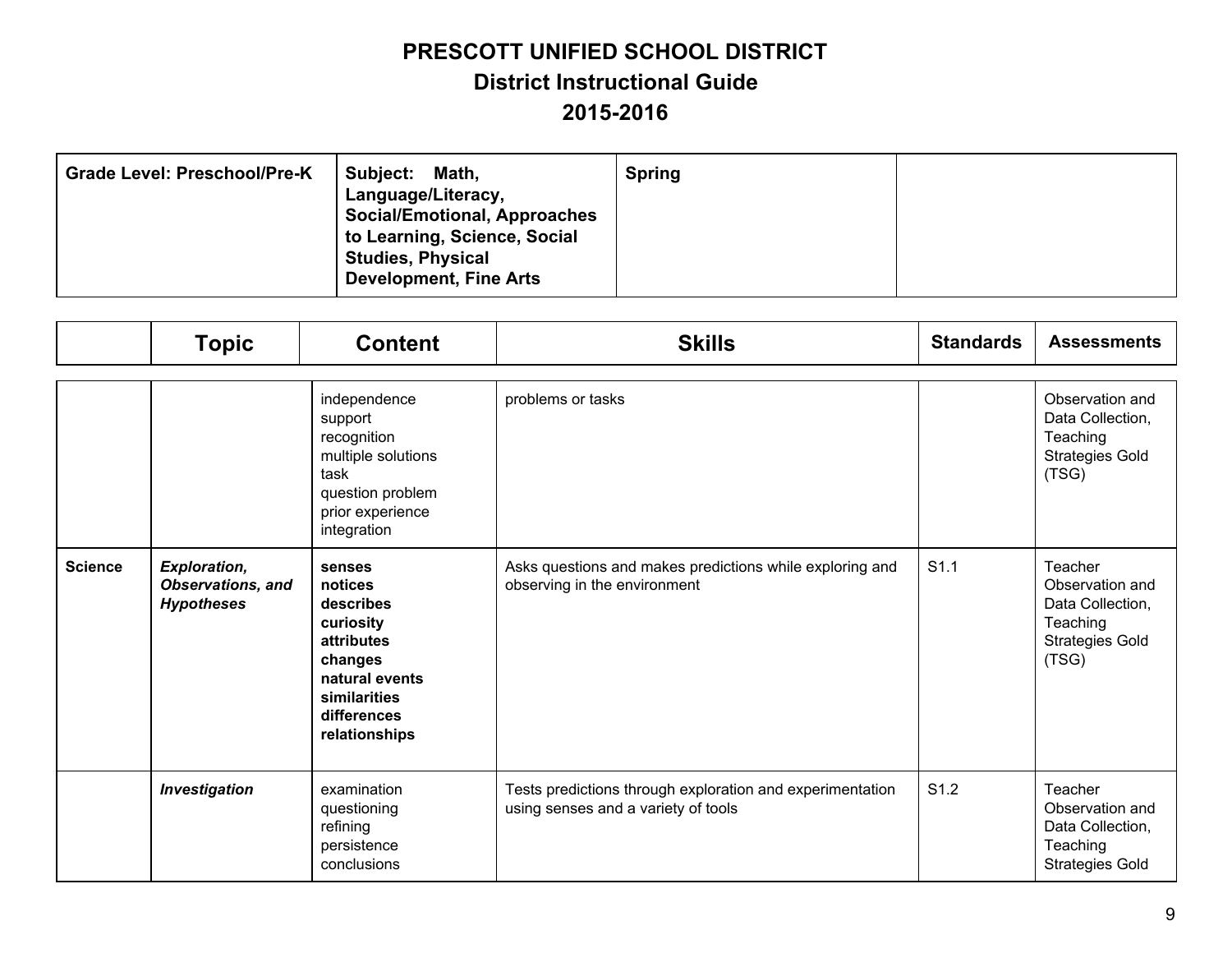| <b>Grade Level: Preschool/Pre-K</b> | Subject:<br>Math,<br>Language/Literacy,<br><b>Social/Emotional, Approaches</b><br>to Learning, Science, Social<br><b>Studies, Physical</b><br><b>Development, Fine Arts</b> | <b>Spring</b> |  |
|-------------------------------------|-----------------------------------------------------------------------------------------------------------------------------------------------------------------------------|---------------|--|
|-------------------------------------|-----------------------------------------------------------------------------------------------------------------------------------------------------------------------------|---------------|--|

|                                 | <b>Topic</b>                             | <b>Content</b>                                                                                                       | <b>Skills</b>                                                                                                                   | <b>Standards</b> | <b>Assessments</b>                                                                            |
|---------------------------------|------------------------------------------|----------------------------------------------------------------------------------------------------------------------|---------------------------------------------------------------------------------------------------------------------------------|------------------|-----------------------------------------------------------------------------------------------|
|                                 |                                          | adjusts                                                                                                              |                                                                                                                                 |                  | (TSG)                                                                                         |
|                                 | <b>Analysis and</b><br><b>Conclusion</b> | thinking<br>collecting<br>recording<br>cause and effect<br>graphs                                                    | Forms conclusions about their observations and<br>experimentations by collecting and thinking about the<br>information gathered | S <sub>1.3</sub> | Teacher<br>Observation and<br>Data Collection,<br>Teaching<br><b>Strategies Gold</b><br>(TSG) |
|                                 | <b>Communication</b>                     | interprets<br>display<br>present<br>scientific principles<br>understanding<br>further investigation                  | Discusses and reflects upon the scientific investigation and<br>its findings                                                    | S <sub>1.4</sub> | Teacher<br>Observation and<br>Data Collection,<br>Teaching<br><b>Strategies Gold</b><br>(TSG) |
| <b>Social</b><br><b>Studies</b> | <b>Understands</b><br><b>Family</b>      | similarities<br>differences<br>family members<br>tradition<br>connections<br>foundation<br>relationship<br>relatives | Understands families and the roles and responsibilities of<br>being a family member                                             | SS1.1            | Teacher<br>Observation and<br>Data Collection,<br>Teaching<br><b>Strategies Gold</b><br>(TSG) |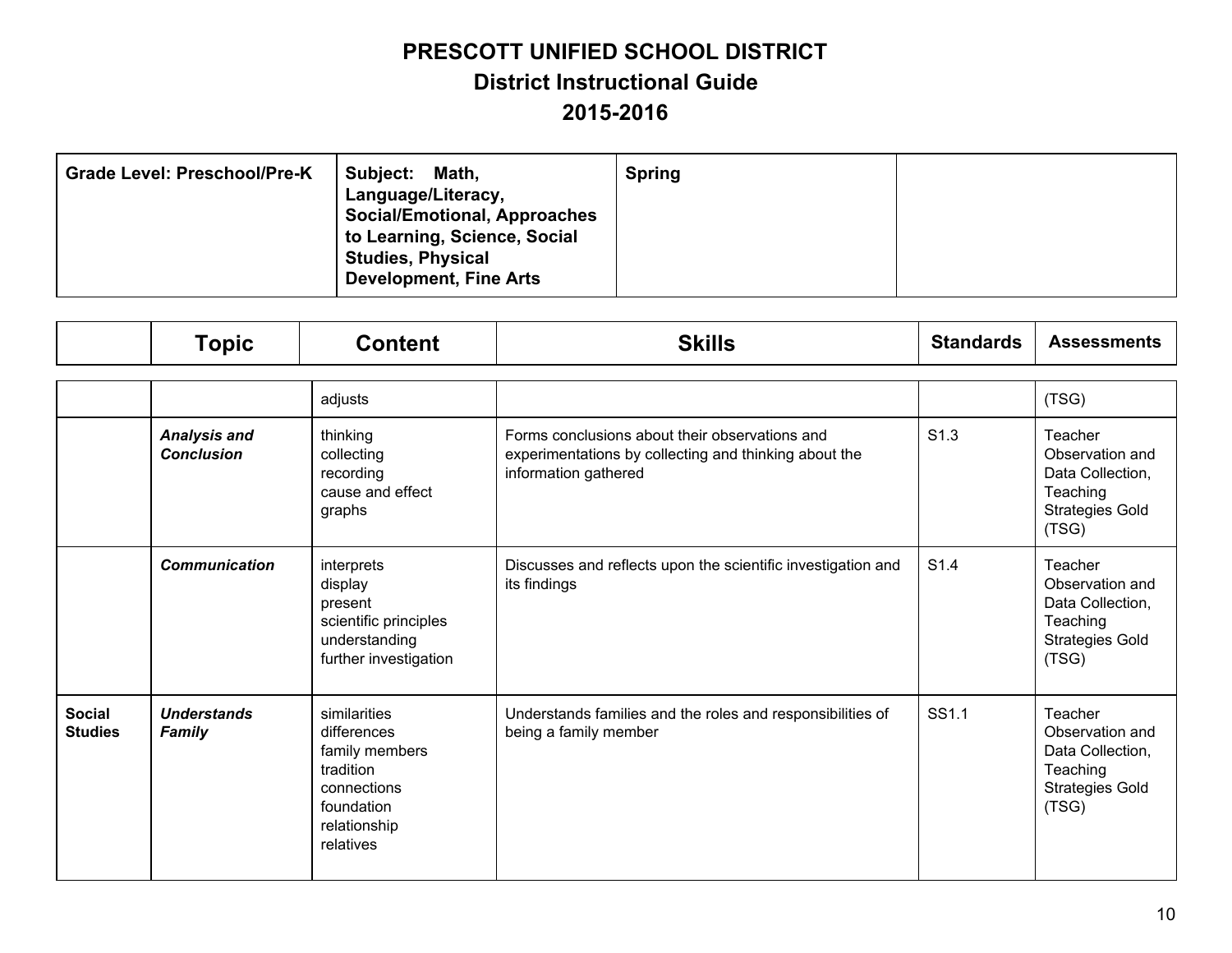| <b>Grade Level: Preschool/Pre-K</b> | Subject:<br>Math,<br>Language/Literacy,<br><b>Social/Emotional, Approaches</b><br>to Learning, Science, Social<br><b>Studies, Physical</b><br><b>Development, Fine Arts</b> | <b>Spring</b> |  |
|-------------------------------------|-----------------------------------------------------------------------------------------------------------------------------------------------------------------------------|---------------|--|
|-------------------------------------|-----------------------------------------------------------------------------------------------------------------------------------------------------------------------------|---------------|--|

| <b>Topic</b>                                                               | <b>Content</b>                                                                                        | <b>Skills</b>                                                                                                                                            | <b>Standards</b> | <b>Assessments</b>                                                                            |
|----------------------------------------------------------------------------|-------------------------------------------------------------------------------------------------------|----------------------------------------------------------------------------------------------------------------------------------------------------------|------------------|-----------------------------------------------------------------------------------------------|
| <b>Understands</b><br><b>Community</b>                                     | similarities<br>differences<br>cultures<br>traditions<br>languages<br>characteristics<br>neighborhood | Recognizes that he/she lives in a place where there are<br>many people                                                                                   | SS2.1            | Teacher<br>Observation and<br>Data Collection,<br>Teaching<br><b>Strategies Gold</b><br>(TSG) |
| Rights,<br><b>Responsibilities</b><br>and Roles within<br><b>Community</b> | community roles<br>laws or rules<br>responsibility<br>leadership<br>roles<br>choices                  | Demonstrates a sense of belonging to the community and<br>contributes to its care                                                                        | <b>SS2.2</b>     | Teacher<br>Observation and<br>Data Collection,<br>Teaching<br><b>Strategies Gold</b><br>(TSG) |
| Geography                                                                  | location<br>directionality<br>environment<br>neighborhood<br>sidewalks<br>roads<br>buildings          | Demonstrates awareness of locations within and around<br>their community<br>Describes some physical features of the environment where<br>the child lives | SS2.3<br>SS2.3   | Teacher<br>Observation and<br>Data Collection,<br>Teaching<br><b>Strategies Gold</b><br>(TSG) |
| <b>Understands</b>                                                         | daily routines                                                                                        | Demonstrates an awareness of time and sequence of                                                                                                        | SS3.1            | Teacher                                                                                       |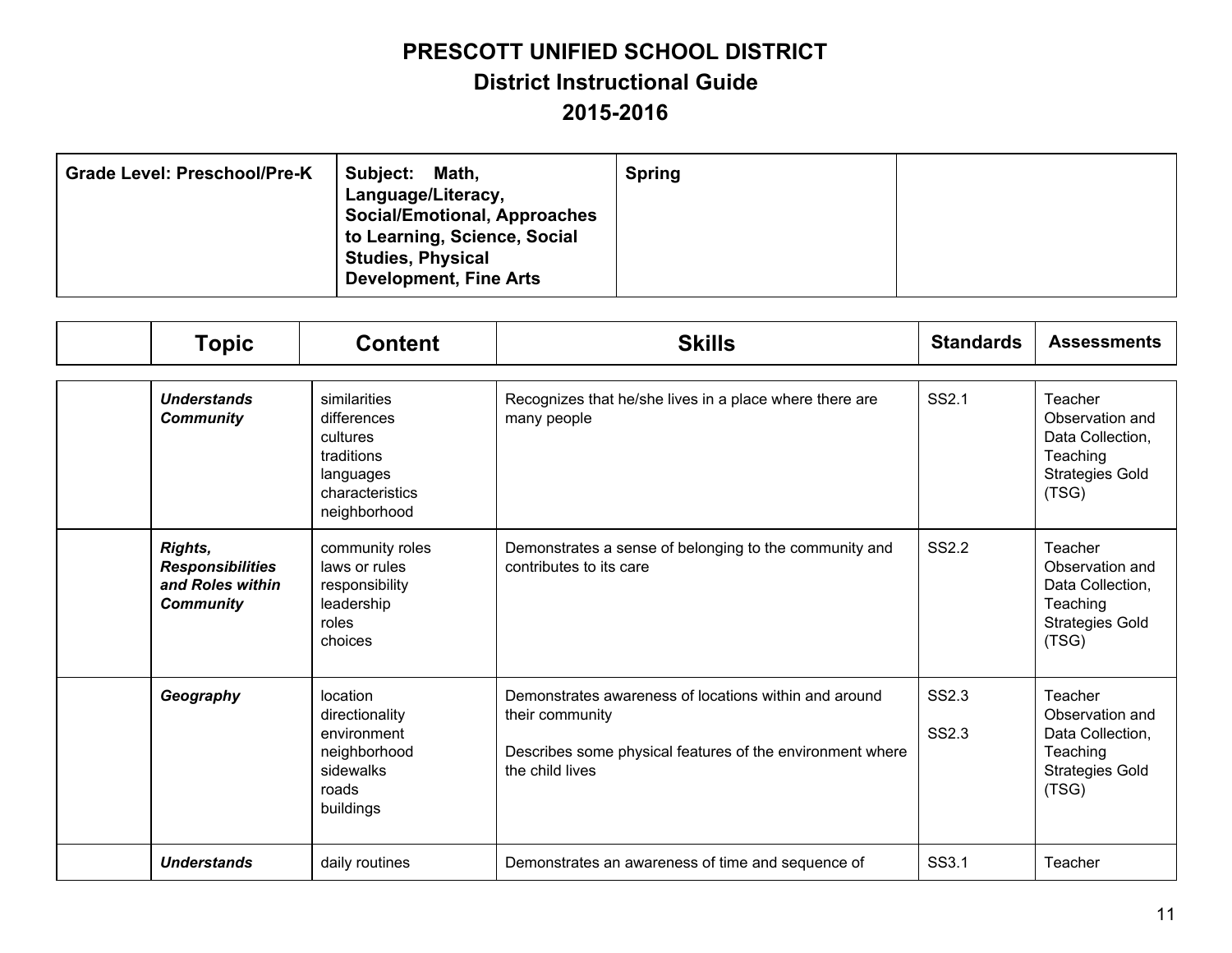| <b>Grade Level: Preschool/Pre-K</b> | Subject:<br>Math,<br>Language/Literacy,<br><b>Social/Emotional, Approaches</b><br>to Learning, Science, Social<br><b>Studies, Physical</b><br><b>Development, Fine Arts</b> | <b>Spring</b> |  |
|-------------------------------------|-----------------------------------------------------------------------------------------------------------------------------------------------------------------------------|---------------|--|
|-------------------------------------|-----------------------------------------------------------------------------------------------------------------------------------------------------------------------------|---------------|--|

|                                                                    | <b>Topic</b>                             | <b>Content</b>                                                                                                                                                       | <b>Skills</b>                                                       | <b>Standards</b> | <b>Assessments</b>                                                                            |
|--------------------------------------------------------------------|------------------------------------------|----------------------------------------------------------------------------------------------------------------------------------------------------------------------|---------------------------------------------------------------------|------------------|-----------------------------------------------------------------------------------------------|
|                                                                    | <b>Time-Past, Present</b><br>and Future  | events<br>days of the week<br>next<br>now and later<br>before<br>after<br>during                                                                                     | events in their daily lives                                         |                  | Observation and<br>Data Collection,<br>Teaching<br><b>Strategies Gold</b><br>(TSG)            |
| <b>Physical</b><br>Developm<br>ent,<br><b>Health</b><br>and Safety | <b>Gross Motor</b><br><b>Development</b> | moves<br>balance<br>control<br>large muscles<br>spatial awareness<br>physical activity<br>walk, run, skip, jump,<br>gallops, hops<br>forward<br>backward<br>sideways | Moves with balance, control and coordination                        | P <sub>1.1</sub> | Teacher<br>Observation and<br>Data Collection,<br>Teaching<br><b>Strategies Gold</b><br>(TSG) |
|                                                                    | <b>Fine Motor</b><br><b>Development</b>  | manipulatives<br>hand - eye coordination<br>tools<br>instruments<br>wrist motions<br>squeezing motions                                                               | Uses fingers, hands and wrists to manipulate tools and<br>materials | P <sub>1.2</sub> | Teacher<br>Observation and<br>Data Collection,<br>Teaching<br><b>Strategies Gold</b><br>(TSG) |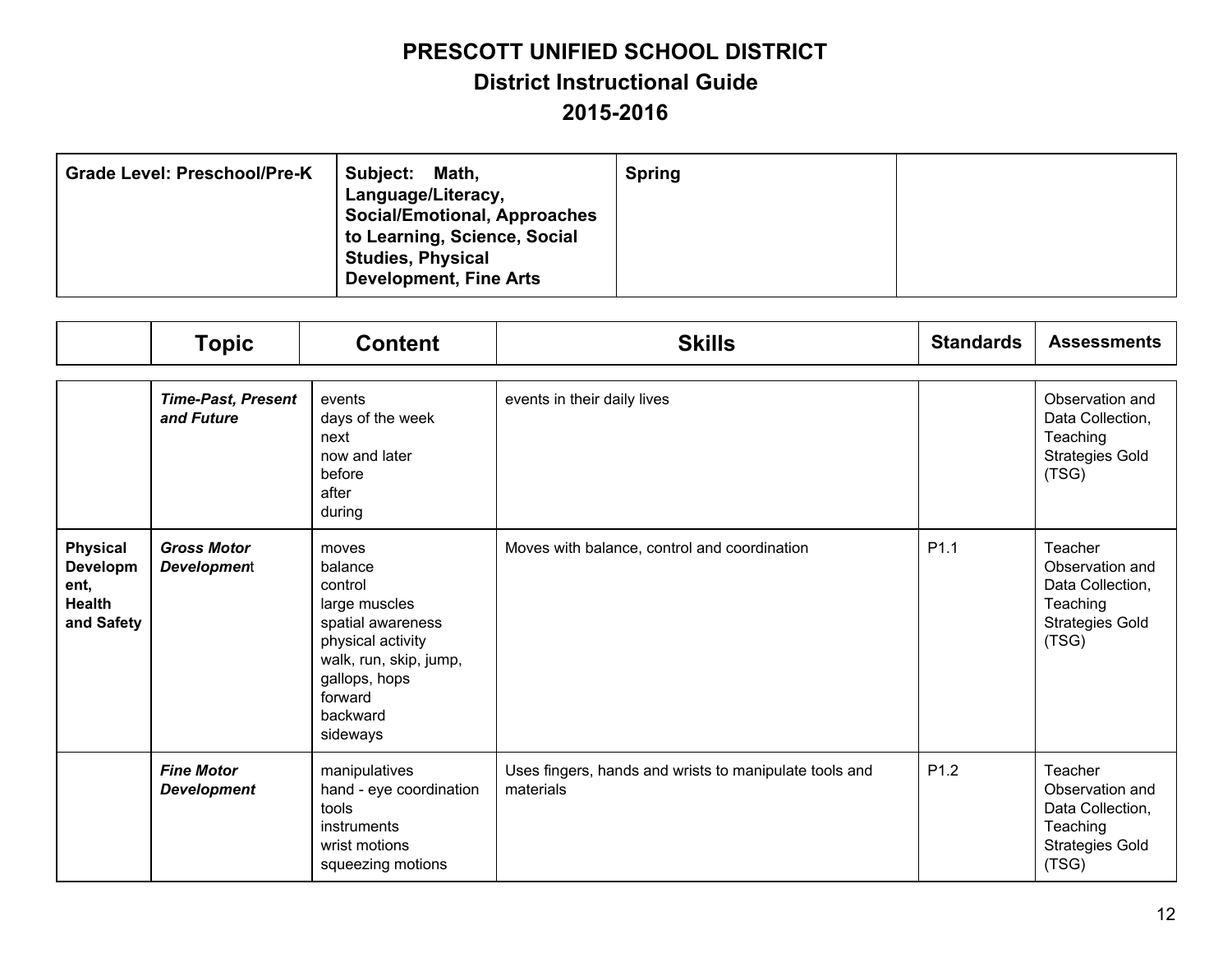| <b>Grade Level: Preschool/Pre-K</b><br>Subject: | Math,<br>Language/Literacy,<br><b>Social/Emotional, Approaches</b><br>to Learning, Science, Social<br><b>Studies, Physical</b><br><b>Development, Fine Arts</b> | <b>Spring</b> |  |
|-------------------------------------------------|-----------------------------------------------------------------------------------------------------------------------------------------------------------------|---------------|--|
|-------------------------------------------------|-----------------------------------------------------------------------------------------------------------------------------------------------------------------|---------------|--|

|                  | <b>Topic</b>                                                   | <b>Content</b>                                                                                                            | <b>Skills</b>                                                                                                                                                  | <b>Standards</b>                             | <b>Assessments</b>                                                                            |
|------------------|----------------------------------------------------------------|---------------------------------------------------------------------------------------------------------------------------|----------------------------------------------------------------------------------------------------------------------------------------------------------------|----------------------------------------------|-----------------------------------------------------------------------------------------------|
|                  |                                                                | independence                                                                                                              |                                                                                                                                                                |                                              |                                                                                               |
|                  | <b>Personal Health</b><br>and Hygiene<br><b>Practices</b>      | hygiene<br>nutrition<br>self-care<br>living skills<br>healthy choices<br>exercise<br>rest<br>identifies body parts        | Demonstrates knowledge of personal health practices and<br>routines<br>Understands the functions of body parts                                                 | P <sub>2.1</sub><br>P <sub>2.1</sub>         | Teacher<br>Observation and<br>Data Collection,<br>Teaching<br><b>Strategies Gold</b><br>(TSG) |
|                  | <b>Safety and Injury</b><br><b>Prevention</b>                  | animal safety<br>outdoor safety<br>indoor safety<br>transportation<br>street safety<br>personal boundaries<br>emergencies | Demonstrates knowledge of personal safety practices and<br>routines<br>Begins to know personal information<br>Begins to demonstrate emergency safety practices | P <sub>3.1</sub><br>P3.1<br>P <sub>3.1</sub> | Teacher<br>Observation and<br>Data Collection,<br>Teaching<br><b>Strategies Gold</b><br>(TSG) |
| <b>Fine Arts</b> | <b>Creates and</b><br><b>Understands Visual</b><br><b>Arts</b> | choice<br>preference<br>texture<br>collage<br>recycle<br>detail<br>2 and 3 dimensional                                    | Uses a variety of materials, media, tools, techniques and<br>process to explore, create and understand art                                                     | F1.1                                         | Teacher<br>Observation and<br>Data Collection,<br>Teaching<br><b>Strategies Gold</b><br>(TSG) |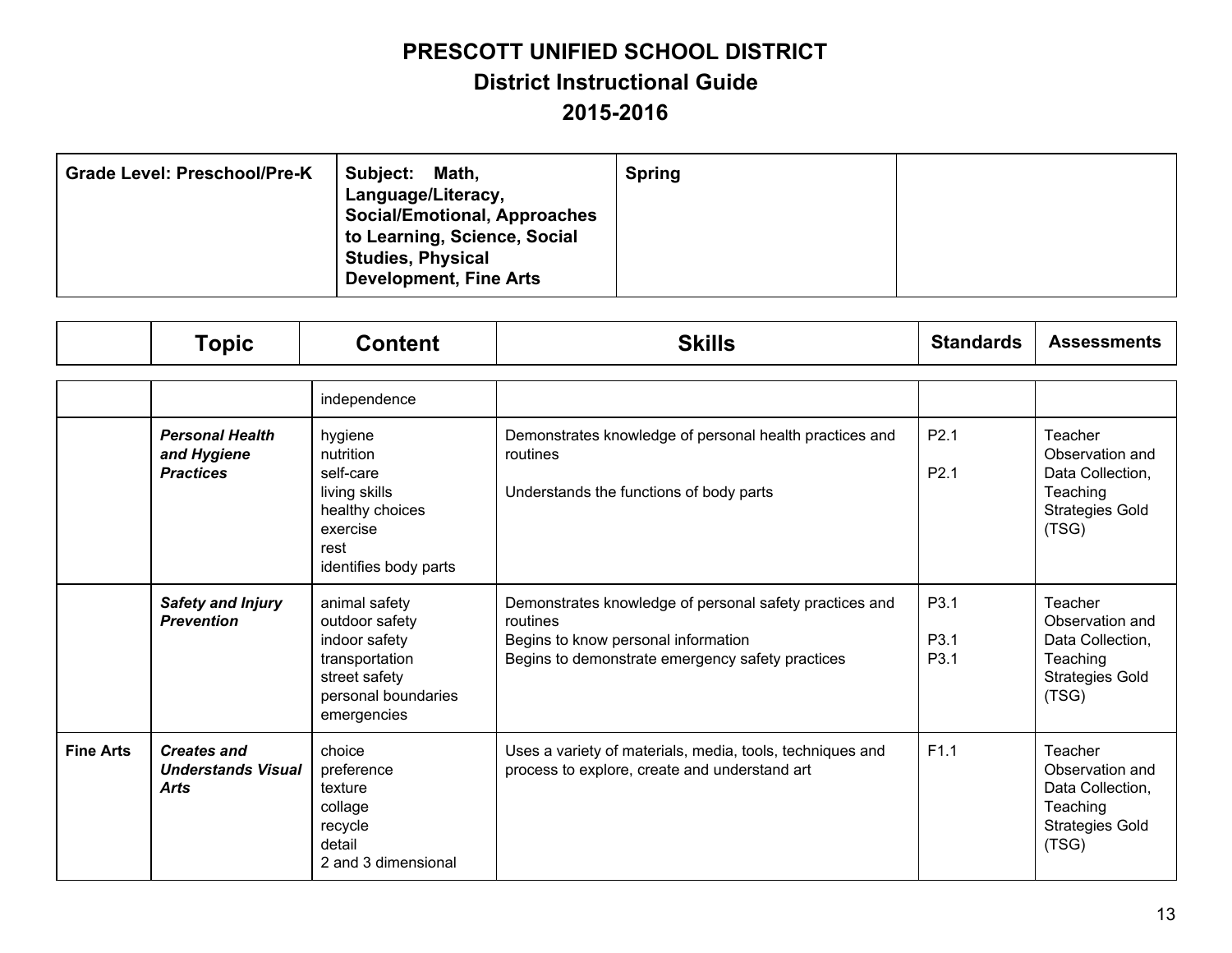| <b>Grade Level: Preschool/Pre-K</b><br>Subject:<br>Math,<br>Language/Literacy,<br><b>Social/Emotional, Approaches</b><br>to Learning, Science, Social<br><b>Studies, Physical</b><br><b>Development, Fine Arts</b> | <b>Spring</b> |  |
|--------------------------------------------------------------------------------------------------------------------------------------------------------------------------------------------------------------------|---------------|--|
|--------------------------------------------------------------------------------------------------------------------------------------------------------------------------------------------------------------------|---------------|--|

| <b>Topic</b>                                                       | <b>Content</b>                                                                                                                                            | <b>Skills</b>                                                                                                             | <b>Standards</b> | <b>Assessments</b>                                                                            |
|--------------------------------------------------------------------|-----------------------------------------------------------------------------------------------------------------------------------------------------------|---------------------------------------------------------------------------------------------------------------------------|------------------|-----------------------------------------------------------------------------------------------|
|                                                                    | reflect<br>describe                                                                                                                                       |                                                                                                                           |                  |                                                                                               |
| <b>Creates and</b><br>understands music.<br>movement, and<br>dance | songs<br>singing<br>dancing<br>finger plays<br>rhythm<br>sound<br>rhymes<br>voice<br>chants                                                               | Uses a wide variety of instruments, movements, techniques<br>and music to explore and create                              | F2.1             | Teacher<br>Observation and<br>Data Collection,<br>Teaching<br><b>Strategies Gold</b><br>(TSG) |
| <b>Creates Dramatic</b><br><b>Activities</b>                       | dress-up<br>character<br>roles<br>daily activities<br>pretend<br>self-regulate<br>communicate<br>engage<br>cooperation<br>imagination<br>familiar stories | Uses the portrayal of events, characters, or stories through<br>acting and using props and language to explore and create | F3.1             | Teacher<br>Observation and<br>Data Collection,<br>Teaching<br><b>Strategies Gold</b><br>(TSG) |